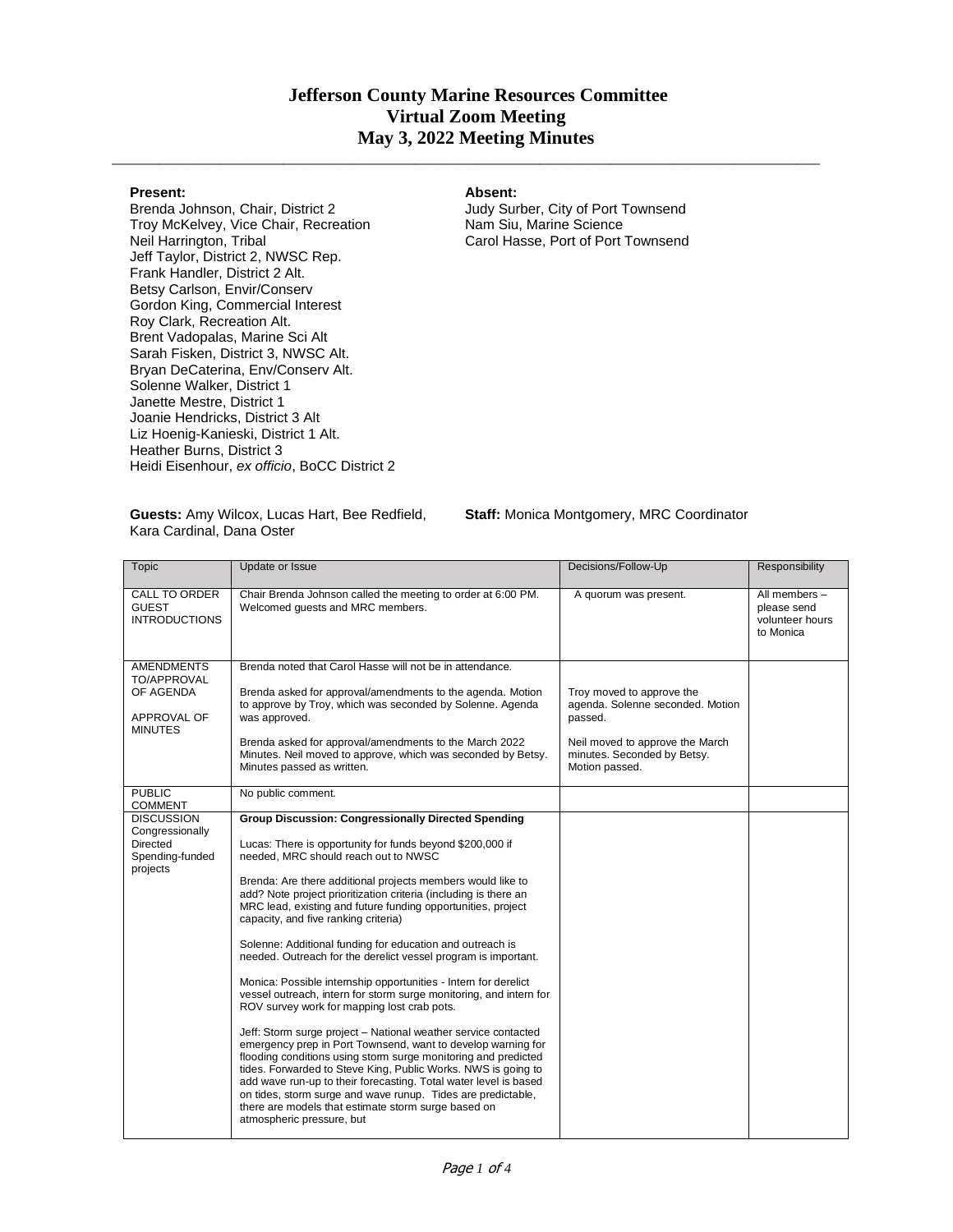|                    | wave runup is site specific. We are using a site near the tide<br>gauge in Port Townsend to get a better estimate of what the<br>total water level, and flooding risk will be during<br>storms. An intern for this project would have the responsibility of<br>making the data more accessible. Open to being a mentor to<br>interns for storm surge monitoring and crab pot removal.                                                                                                                                                                                                                                                                                                                                                                                                                                                                |                                                                                                |  |
|--------------------|------------------------------------------------------------------------------------------------------------------------------------------------------------------------------------------------------------------------------------------------------------------------------------------------------------------------------------------------------------------------------------------------------------------------------------------------------------------------------------------------------------------------------------------------------------------------------------------------------------------------------------------------------------------------------------------------------------------------------------------------------------------------------------------------------------------------------------------------------|------------------------------------------------------------------------------------------------|--|
|                    | Solenne: The internship for DVRP should be changed to boater<br>outreach and education.                                                                                                                                                                                                                                                                                                                                                                                                                                                                                                                                                                                                                                                                                                                                                              |                                                                                                |  |
|                    | Janette: Would like to work with/support marinas to identify<br>boats before they become derelict. This could be part of the<br>outreach and education.                                                                                                                                                                                                                                                                                                                                                                                                                                                                                                                                                                                                                                                                                              |                                                                                                |  |
|                    | Funding for education and outreach for the rain gardens<br>(signage) would be valuable to include.                                                                                                                                                                                                                                                                                                                                                                                                                                                                                                                                                                                                                                                                                                                                                   | Link to Friends of the San Juans                                                               |  |
|                    | Betsy: Derelict vessel prevention should be added to intern for<br>boater outreach and education.                                                                                                                                                                                                                                                                                                                                                                                                                                                                                                                                                                                                                                                                                                                                                    | "Green Boating" resource:<br>Green boating - Friends of the San                                |  |
|                    | Liz: Another task for an intern - using MRC eelgrass dataset to<br>create usable maps accessible to the public.                                                                                                                                                                                                                                                                                                                                                                                                                                                                                                                                                                                                                                                                                                                                      | Juans<br>Link to Sound IQ:                                                                     |  |
|                    | Heather: Would be happy to do some preliminary research;<br>need to decide what level of detail to include.                                                                                                                                                                                                                                                                                                                                                                                                                                                                                                                                                                                                                                                                                                                                          | Our Work   SoundIQ   Mapping the<br>Sound (nwstraits.org)                                      |  |
|                    | Dana: Sound IQ is a mapping tool to share MRC data publicly.                                                                                                                                                                                                                                                                                                                                                                                                                                                                                                                                                                                                                                                                                                                                                                                         |                                                                                                |  |
|                    | Neil: Potential larger project for the entire Northwest Straits.<br>Could also be useful for boater education.                                                                                                                                                                                                                                                                                                                                                                                                                                                                                                                                                                                                                                                                                                                                       |                                                                                                |  |
|                    | Monica: Another eelgrass survey is being contracted in PT Bay<br>but there is not funding allocated for analysis.                                                                                                                                                                                                                                                                                                                                                                                                                                                                                                                                                                                                                                                                                                                                    | Link to DNR Eelgrass Maps:<br><b>Puget Sound Eelgrass Monitoring</b><br>Data Viewer   WA - DNR |  |
|                    | Bryan: DNR has great eelgrass maps for Puget Sound. Good<br>place to look for eelgrass presence/absence mapping.                                                                                                                                                                                                                                                                                                                                                                                                                                                                                                                                                                                                                                                                                                                                     |                                                                                                |  |
|                    | Dana: Described social marketing campaign NWSC. Lots of<br>opportunities for collaboration.                                                                                                                                                                                                                                                                                                                                                                                                                                                                                                                                                                                                                                                                                                                                                          |                                                                                                |  |
|                    | Derelict vessel removal program discussion                                                                                                                                                                                                                                                                                                                                                                                                                                                                                                                                                                                                                                                                                                                                                                                                           |                                                                                                |  |
|                    | Solenne: Estimate of \$50,000 for seven vessels that were<br>identified for removal.                                                                                                                                                                                                                                                                                                                                                                                                                                                                                                                                                                                                                                                                                                                                                                 |                                                                                                |  |
|                    | Lucas: Federal funds would not be reimbursable through DNR<br>derelict vessel removal program. Funds could still be used to<br>remove derelict vessels, just don't expect reimbursement. It<br>would be a good idea to reach out to DNR directly about these<br>vessels.                                                                                                                                                                                                                                                                                                                                                                                                                                                                                                                                                                             |                                                                                                |  |
|                    | Solenne: Showed map of Jefferson County outline with derelict<br>vessel GPS locations. All 35 ft or less. Seven vessels from<br>Pleasant Harbor to Port Townsend Bay. Three in Port Townsend<br>Bay, one Indian Island, one in Mats Mats Bay. Two vessels<br>indicated by the Port for removal. Several on the Coyle.<br>Explained the laws that would need to be followed for vessels<br>aground (e.g., vessel tagging and vessel owner notification, 30<br>days prior to removal). Vessels that are sunk can be put on the<br>list for removal and removed from the water. Need to be held for<br>30 days before disposal. Logistical issues - where do the<br>vessels go? Suggests boater outreach that promotes and<br>shares info on insurance, registration, boater education card,<br>safe anchoring and no anchor zones, aquatic land rules. |                                                                                                |  |
| <b>BOCC REPORT</b> | <b>Commissioner Eisenhour</b> - Update from BoCC<br>Started role as statewide shoreline hearings board<br>$\circ$                                                                                                                                                                                                                                                                                                                                                                                                                                                                                                                                                                                                                                                                                                                                    |                                                                                                |  |
|                    | member, as well as an alternate<br>Septage capacity - septic solids are an issue, locally,<br>$\circ$                                                                                                                                                                                                                                                                                                                                                                                                                                                                                                                                                                                                                                                                                                                                                |                                                                                                |  |
|                    | regionally, and statewide<br>Do not have adequate facilities to dispose of<br>$\circ$                                                                                                                                                                                                                                                                                                                                                                                                                                                                                                                                                                                                                                                                                                                                                                |                                                                                                |  |
|                    | solids coming out of septic systems<br>Certain counties have relied on municipal<br>$\circ$                                                                                                                                                                                                                                                                                                                                                                                                                                                                                                                                                                                                                                                                                                                                                          |                                                                                                |  |
|                    | partners to use their wastewater treatment                                                                                                                                                                                                                                                                                                                                                                                                                                                                                                                                                                                                                                                                                                                                                                                                           |                                                                                                |  |
|                    | plant to process septage, but those systems<br>are nearing capacity                                                                                                                                                                                                                                                                                                                                                                                                                                                                                                                                                                                                                                                                                                                                                                                  |                                                                                                |  |
|                    | Working with DOE (Ecology)<br>$\circ$<br>State forest land: DNR talking about updating old growth<br>$\circ$                                                                                                                                                                                                                                                                                                                                                                                                                                                                                                                                                                                                                                                                                                                                         |                                                                                                |  |
|                    | policies<br>Crafting other policies around carbon<br>$\circ$                                                                                                                                                                                                                                                                                                                                                                                                                                                                                                                                                                                                                                                                                                                                                                                         |                                                                                                |  |
|                    | Working on Dabob Bay NA expansion<br>$\circ$<br>State trust land transfer work group<br>$\circ$                                                                                                                                                                                                                                                                                                                                                                                                                                                                                                                                                                                                                                                                                                                                                      |                                                                                                |  |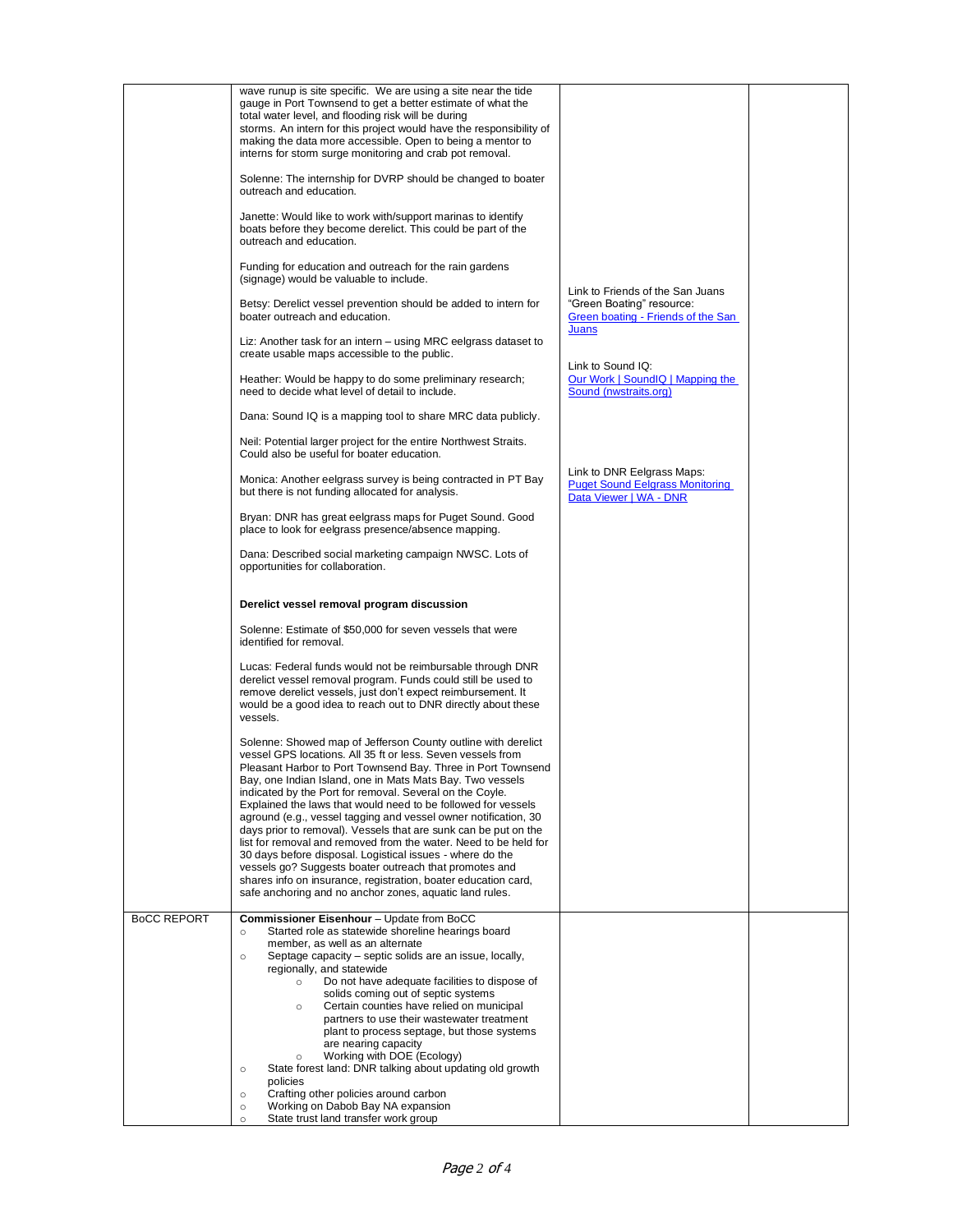|                                                              | Code compliance issues along streams and shorelines<br>$\circ$<br>that are impacting water quality                                                                                                                                                                                                                                                                                                                                                                                                                                           |                                                                                                                |  |
|--------------------------------------------------------------|----------------------------------------------------------------------------------------------------------------------------------------------------------------------------------------------------------------------------------------------------------------------------------------------------------------------------------------------------------------------------------------------------------------------------------------------------------------------------------------------------------------------------------------------|----------------------------------------------------------------------------------------------------------------|--|
|                                                              | Chimacum Creek issues - derelict vehicles, RVs<br>$\circ$<br>Working with multiple partners to ensure habitat<br>$\circ$<br>protections are meaningful<br>Wildfire mitigation on county parklands<br>$\circ$                                                                                                                                                                                                                                                                                                                                 |                                                                                                                |  |
| Port of PT                                                   | None.                                                                                                                                                                                                                                                                                                                                                                                                                                                                                                                                        |                                                                                                                |  |
| <b>UPDATES</b><br><b>RECENT</b>                              | NWSC Update (Jeff) -                                                                                                                                                                                                                                                                                                                                                                                                                                                                                                                         |                                                                                                                |  |
| <b>MEETING</b><br><b>REPORTS AND</b><br><b>ISSUE UPDATES</b> | Eelgrass protection and social marketing campaign<br>$\circ$<br>Foundation effort to connect public with sites for<br>$\circ$<br>restoration, opportunity for outreach and education group<br>Puget Sound Day on the Hill, May 11 <sup>th</sup><br>$\circ$                                                                                                                                                                                                                                                                                   |                                                                                                                |  |
| Administrative<br>Updates                                    | <b>Meeting Format Discussion</b>                                                                                                                                                                                                                                                                                                                                                                                                                                                                                                             |                                                                                                                |  |
|                                                              | Monica opened a group discussion regarding the return to in-<br>person or hybrid meeting format. In the future, talk of rotating<br>meetings across three commissioner districts. Feelings about<br>hybrid meeting in June?                                                                                                                                                                                                                                                                                                                  |                                                                                                                |  |
|                                                              | Group decided an outdoor meeting in the summer would be<br>plausible. For now, prefer to have virtual meetings. Will revisit<br>the topic of meeting format at August meeting.                                                                                                                                                                                                                                                                                                                                                               | A virtual meeting will be held on<br>June 7 <sup>th</sup> . There will be no meeting<br>for the month of July. |  |
| <b>CURRENT &amp;</b><br><b>UPCOMING</b><br><b>PROJECTS</b>   | Forage Fish Monitoring -<br>Jeff - Need to send samples to DFW<br>$\circ$<br>Sarah - Sampled last week, also need to deliver samples<br>$\circ$                                                                                                                                                                                                                                                                                                                                                                                              |                                                                                                                |  |
|                                                              | to DFW<br>Monica – Training on July 13 <sup>th</sup> for WDFW index sites,<br>$\circ$<br>email sent to subcommittee members                                                                                                                                                                                                                                                                                                                                                                                                                  | Reach out to Monica if you are<br>interested in the forage fish training<br>and need the registration          |  |
|                                                              | No-Anchor Zones $(Troy)$ -<br>Putting in summer buoys on May 14 <sup>th</sup> , if Port boat and<br>$\circ$                                                                                                                                                                                                                                                                                                                                                                                                                                  | information.                                                                                                   |  |
|                                                              | driver are available. Bryan and Gordon will be diving.<br>Roy - WDFW has a large buoy that could be used for this<br>$\circ$<br>project.                                                                                                                                                                                                                                                                                                                                                                                                     |                                                                                                                |  |
|                                                              | Kelp Monitoring (Solenne) -<br>Kelp team met twice in April, covered protocol and data<br>$\circ$<br>collection. Next meeting will be on May 25 <sup>th</sup> and will be<br>covering kayak safety and gear.<br>Linear extent surveys - discussion of doing some this<br>$\circ$<br>year, hope to initiate two this year. Concern that floating<br>kelp beds are not mapped in Jefferson County.<br>Requested a meeting with Brenda for input on datasheets.<br>$\circ$                                                                      |                                                                                                                |  |
|                                                              | Olympia Oysters (Neil) -<br>Olympia oyster meeting yesterday, decided summer<br>$\circ$                                                                                                                                                                                                                                                                                                                                                                                                                                                      |                                                                                                                |  |
|                                                              | dates.<br>May 19 <sup>th</sup> survey on new powerlines site (south<br>$\circ$<br>of current restoration section, pre-survey<br>before spreading shell)<br>June 17 <sup>th</sup> spreading culch at lagoon area<br>$\circ$<br>July 15 <sup>th</sup> survey on existing site<br>Gordon – need to figure out how to get culch on new<br>$\circ$<br>powerlines sites this year.<br>Discussions about Kilisut Harbor and Dabob Bay<br>$\circ$<br>reconnaissance                                                                                  |                                                                                                                |  |
|                                                              | Mapping lost crab pots $(Jeff)$ -<br>Getting ready to go out on the week of May 16th<br>$\circ$<br>Coastal Sensing & Surveys contracted, will be using side<br>$\circ$<br>scan sonar to map crab pots<br>Sites are Adelma Beach and Cape George<br>$\circ$<br>Two days on the water using side scan sonar<br>$\circ$<br>Liz Tobin from Jamestown gave suggestions from Tribal<br>$\circ$<br>fishers about where pots may be found near Cape George<br>Neighborhood involvement - photography from shore, etc<br>$\circ$                      |                                                                                                                |  |
|                                                              | Rain Gardens (Janette) -<br>Second work party completed doing maintenance and<br>$\circ$<br>clean-up at rain gardens in Port Townsend. More work<br>than expected, but pretty good turnout of volunteers from<br>beach naturalists, stream stewards, and master gardeners<br>Goal is to come up with a way to have regular<br>$\circ$<br>maintenance and do outreach to find local caretakers<br>Monica – Bob asked if anyone has suggestions for a new<br>$\circ$<br>rain garden site. Let Monica know<br>Education and Outreach (Brenda) - | Let Monica know if you have new<br>rain garden site suggestions                                                |  |
|                                                              | MRC will be tabling at several local festivals: Shrimpfest<br>$\circ$<br>(Brinnon) May 28 & 29; Forever Streamfest (PA) June                                                                                                                                                                                                                                                                                                                                                                                                                 |                                                                                                                |  |